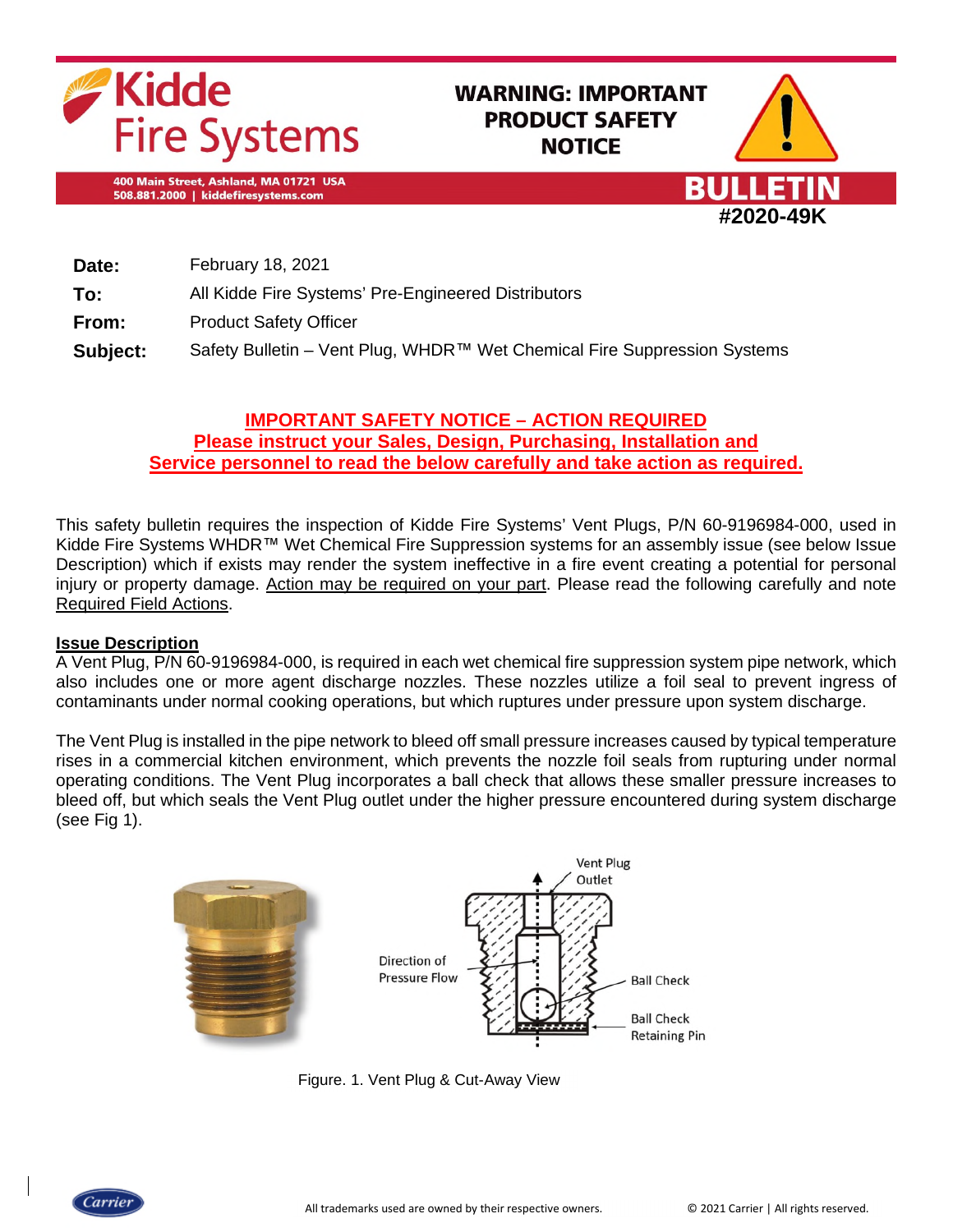Safety Bulletin 2020-49K Page 2 of 4

Kidde Fire Systems has discovered one instance from a July 2019 lot where a Vent Plug was shipped without the ball check and retaining pin installed (see Figures 2 and 3 for comparison of correct and incorrect Vent Plug assembly).



Figure. 2. Correct Vent Plug w/ Ball Check & Retaining Pin



Figure. 3. Incorrect Vent Plug w/o Ball Check & Retaining Pin

**Without the ball check and retaining pin installed (as shown in the cross-sectional view in Figure 3), a portion of the wet chemical agent may discharge through the Vent Plug instead of the nozzles, potentially rendering the system ineffective in a fire event.** 

### **Affected Units & Date Range**

Although Kidde Fire Systems is aware of one instance of this issue, further action is required to determine whether any additional Vent Plugs, P/N 60-9196984-000, were shipped prior to the implementation of enhanced quality controls to prevent occurrence (see Solution Being Implemented). Therefore, this notification is provided so that any existing inventory of P/N 60-9196984-000, regardless of date of manufacture, is inspected and all installed Vent Plugs are properly inspected during required routine maintenance. Any Vent Plugs that are missing the ball check or retaining pin shall be considered affected products.

#### **Solution Being Implemented**

Kidde Fire Systems has immediately implemented additional quality controls in our production and packaging process to help prevent future occurrences. For product which has previously been shipped, field actions will include the following:

- Inspection of all Vent Plugs in your existing inventory and replacement of affected products as needed, and
- Implementation of updated Vent Plug inspection and maintenance procedure to ensure proper function of Vent Plug at all standard maintenance cycles and in future system installations

Detailed field actions are provided below.

#### **Required Field Actions**

- 1. Completely read this document and all attachments.
- 2. Review the updated Vent Plug Inspection & Maintenance Procedure provided in Appendix A of this bulletin. This updated procedure is required during ALL new system installations, at regularly scheduled system maintenance for ALL current and future systems, and after ANY system discharge. This procedure must be shared with all installation & service personnel.

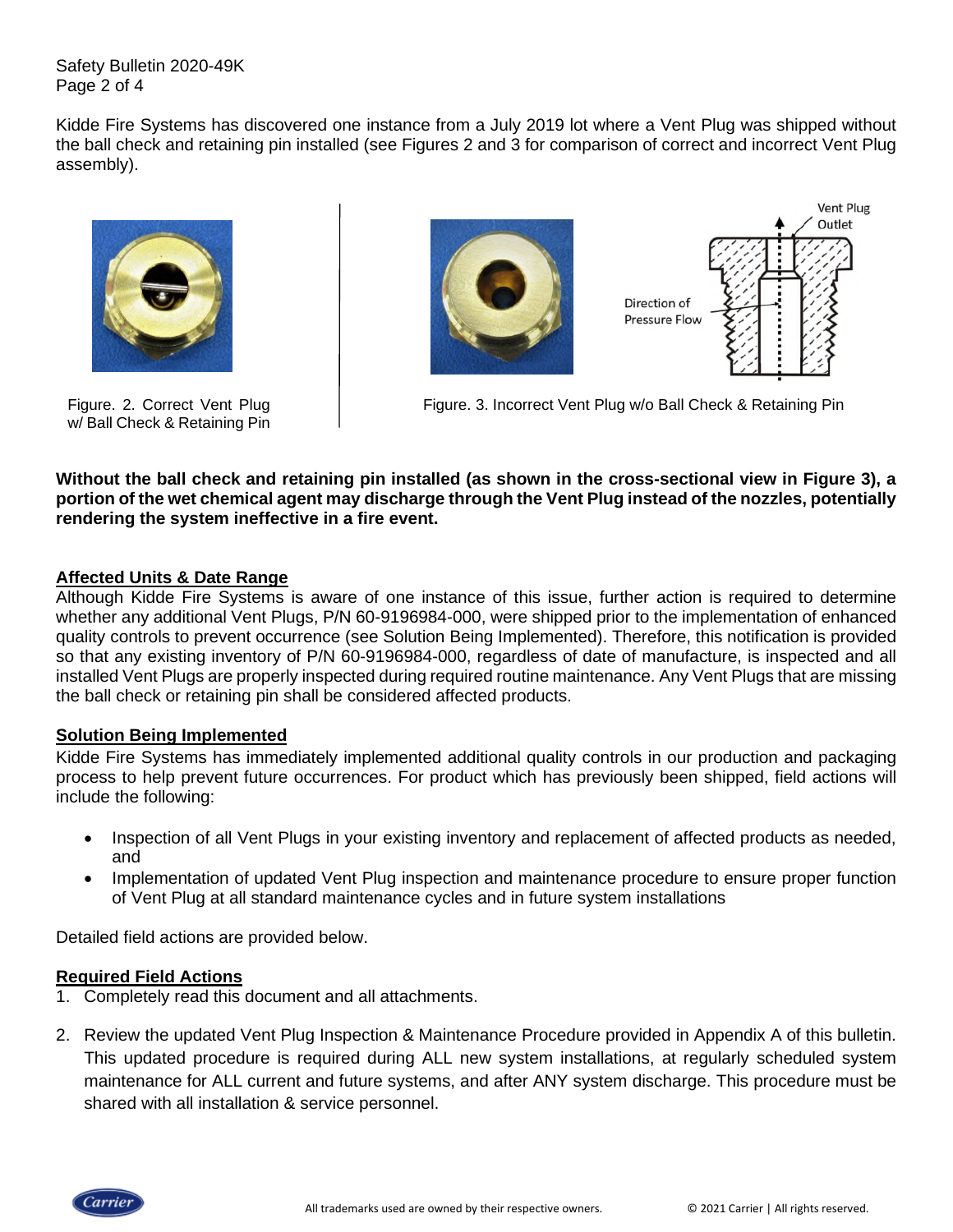Safety Bulletin 2020-49K Page 3 of 4

3. Complete the Bulletin Receipt Acknowledgement Form (RAF) attached, including acknowledgement of the updated Vent Plug Inspection and Maintenance Procedure requirements, and return to Kidde Technical Services at kidde\_techsupport@carrier.com within two weeks of the date of the Bulletin. We will follow up to ensure receipt of this bulletin and your acknowledgement starting 30 days from the date of the bulletin.

Attachment  $\rightarrow$  RAF - KFS Safety Bulletin 2020-49K - V

- 4. Inspect your entire inventory of Vent Plug P/N 60-9196984-000 for presence of the ball check and retaining pin. DO NOT use affected products. To receive product replacement or credit for affected products, please return the affected products to Kidde Fire Systems using the standard RMA process and citing Bulletin 2020- 49K as the reason.
- 5. For existing installations, physically inspect the Vent Plug and replace affected products as needed, using processes described in the WHDR Wet Chemical Suppression System Design, Installation, Operation and Maintenance (DIOM) manual and Appendix A to this bulletin. Please contact Technical Support at (866) 287- 2531 or via email at kidde techsupport@carrier.com if you have any questions regarding the process. DO NOT re-use affected products. Return affected product for replacement or credit as noted in Step 4. Because the inspection is being performed during regularly scheduled service visits, no labor credit will be provided.

#### **Questions or Concerns**

Thank you for your attention to this matter. If you have any questions or concerns, please contact Technical Support at (866) 287-2531 or kidde\_techsupport@carrier.com.